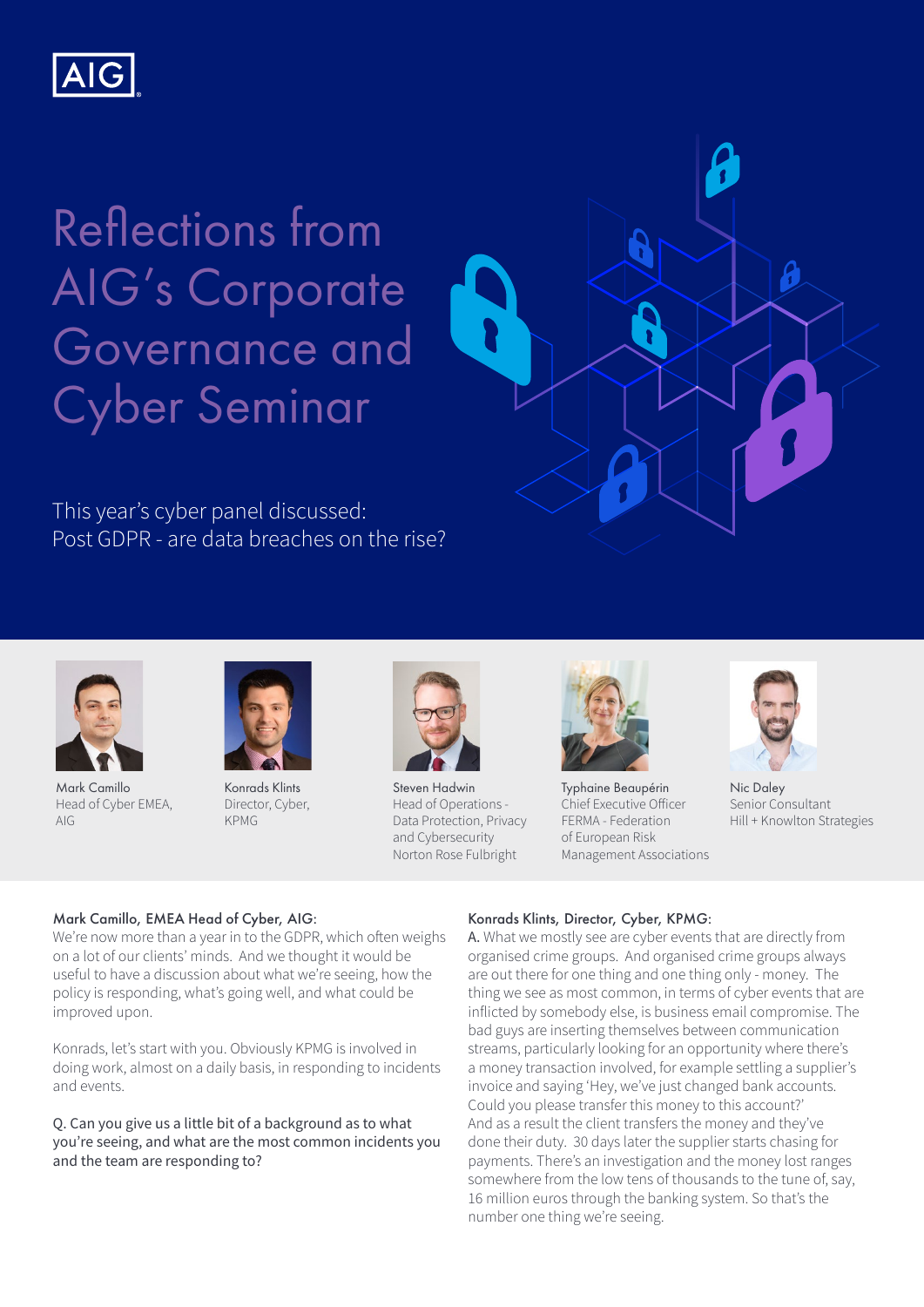And the other, especially in manufacturing companies right now, is around ransomware. Cyber criminals have figured out that actually large companies can offer much more money. They launch the ransomware and say 'If you don't want that to have to happen again, please pay us money' and the money ranges anywhere between £150,000 up to £1 million.

#### Mark Camillo:

Q. Steven, from a legal perspective, what are the latest in the GDPR developments? There seems to be a large number of notifications made to the ICO in the UK as well as other data protection authorities across Europe.

### Steven Hadwin, Head of Operations - Data Protection, Privacy and Cybersecurity, Norton Rose Fulbright:

A. Yes, well there are a few trends we've seen since the implementation that are worth commenting on. The first one I'd mention is we've seen a real tendency of companies to over report and over notify personal data breaches (by reporting to data protection authorities and notifying that individual). The ICO has acknowledged that this is happening. They've said that around one third of all the incidents that are notified to them don't actually meet the thresholds that require incidents to be notified. They use the word inundated to describe how they feel about the number of notifications that are coming in. Equally on the data subject side, we see companies pushing to notify data subjects when they don't strictly have a requirement to do so. Now often what companies are trying to do there is just achieve optimal compliance with GDPR to comply with their obligations.

And in some circumstances that is of course, commendable behaviour, but there are also risks attached. One other point on this over notification trend is that it's particularly pronounced in North West Europe, so we're very much at the heart of it. UK, Ireland and the Netherlands are probably the three jurisdictions I'd focus on around this trend.

# " One of the risks with this approach is that there's been a real increase in the number of claims for compensation being brought by individual data subjects who have been affected by data breaches."

GDPR gives people the toolkit to bring those complaints and then it entitles them to compensation if they have suffered what's called material or non-material damage as a result of a breach of the regulation. You can bring a claim if you felt distressed or anxious or had any kind of negative emotional reaction. You don't have to have suffered financial loss. So what we tend to see now is whenever there is a large data breach that happens, it's notified to the affected population. In a way it is a good thing and it is one of the aims of the regulation that individuals can take advantage of their rights in this way. Partly though, I would comment that this is to some degree, the result of the emergence of a number of independent law firms that are looking to bring these claims and encourage people to bring them on a sort of quasi collective basis.

#### Mark Camillo:

We have now released our 2018 claims report on what we're seeing with respect to cyber notifications. It's interesting because in Ireland, over 40% of incidents are being reported to the regulator. Whereas in places like Spain, less than 10% are being reported, so there is this big divide.

## Q. Typhaine, what do you hear are the risks that the risk managers are most worried about when looking at this topic?

#### Typhaine Beaupérin, Chief Executive Officer, FERMA:

A. So first of all for the GDPR, I think it is fair to say that it's been a real challenge for companies to get through the implementation. It has involved a lot of resources and time. It has been costly. But one of the good things that we can see, and the feedback that we hear, is that it has been a catalyst to raise awareness about those issues. And we see once more that the corporate value of companies is based on intangible assets and data. The data protection that is security has definitely entered into the risk categories of many risk mapping exercises. And it has prompted discussions at the Board level. In addition, the GDPR has had a significant impact on data protection policy and enforcement beyond the EU. So we can see that there is really now a trigger towards normalisation of data protection globally thanks to the GDPR. In terms of managing cyber risk in general, of the two challenges that the risk managers are facing, the first one is about quantification. It's how you translate cyber risk impacts into business figures. And the second one is a governance issue.

# " We're seeing that it's a cross disciplinary risk and it needs a holistic approach. However this is not always the reality and the risk manager can sometimes feel that they are alone."

IT measures can take the larger parts of the discussion, whereas it should be a more rounded discussion on the overall exposure of the company led by the risk manager.

#### Mark Camillo:

So Nic obviously you're seeing a lot of these incidents as they happen and you're seeing them in the news.

Q. Can you spend a little bit of time talking about some of the breaches that you've seen and those handled well and maybe those that have not been handled so well and some of the lessons learned?

#### Nic Daley, Senior Consultant, Hill + Knowlton Strategies:

A. So cyber-attacks and data breaches are similar to other organisational crises in that yes, you will be judged on the fact that it happened, but you'll also be judged on how you respond. Considering all the different audiences and stakeholders that an organisation needs to think about and communicate with, it is really critical.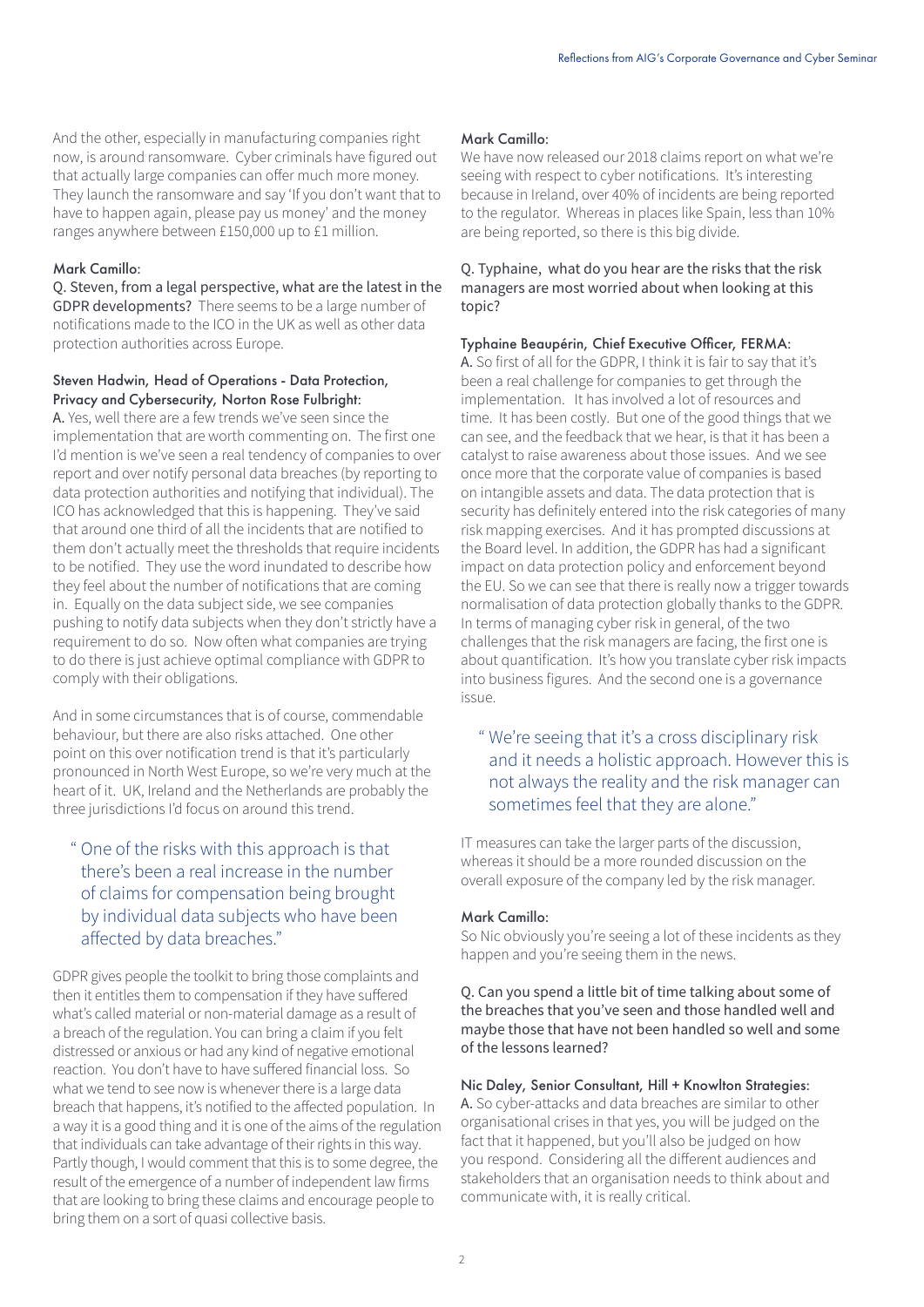Where we have good case studies, I'll use the likes of British Airways last year and their speed of response, a highly visible CEO, and leadership was on display in terms of a strong voice. It was the same with Norsk Hydro, where there was speedy decision making and good communication from leadership.

What we have also seen post GDPR is that there can be a real freneticism within organisations to communicate very, very quickly after a breach. And the risk is that at any time you usually don't have all the information that you would like to have in order to communicate.

So there is an ongoing judgement to be made with the forensic data investigators, with a legal team, with a reputation management/PR side of things, to say okay, at what point do we need to be communicating and with whom?'

The way that we consider it is when we think about communicating with the different stakeholders - what do we want them to know and to think, and to feel and then to do?

" If we just rush to notify and say this has happened, and move onto the next thing, we could actually escalate the initial breach by bringing clients a wave of additional enquiries and queries that actually we're not in a position to answer."

And so we've worked on a number of breaches where there's an ongoing period of engagement. You might do your initial notification within a week. It could take a couple of months, depending on the data investigation, for an ongoing dialogue with their different audiences and stakeholders, depending on what the forensic data investigation is unveiling.

Coupled with that, some of the other risks and pitfalls that we've seen are where you're not communicating internally in terms of your wider communications piece.

So you might be launching a new product or you might be engaging with your customers about another particular issue and those internal communications teams aren't talking to one another. The last thing you want is to post something very positive on social media without realising actually there's a storm that's developing on Twitter or LinkedIn or wherever it might be, that's highly critical of the organisation.

The crafting of the messaging and the engagement that we have with customers, with the shareholders, with staff and other partners, is critical to demonstrate that you are being genuinely transparent, that you are being authentic and that you are taking this seriously. It's an opportunity through your communication to demonstrate all of the things that your business or organisation has done, in order to bolster yourselves and protect, to the best of your ability. And then what you are going to do in the long term to try and ensure that this doesn't happen again.

## Mark Camillo:

Thanks to our panellists. Our cyber claims intelligence series report can be found at www.aig.co.uk/insights/claimsintelligence-cyber-report-2019